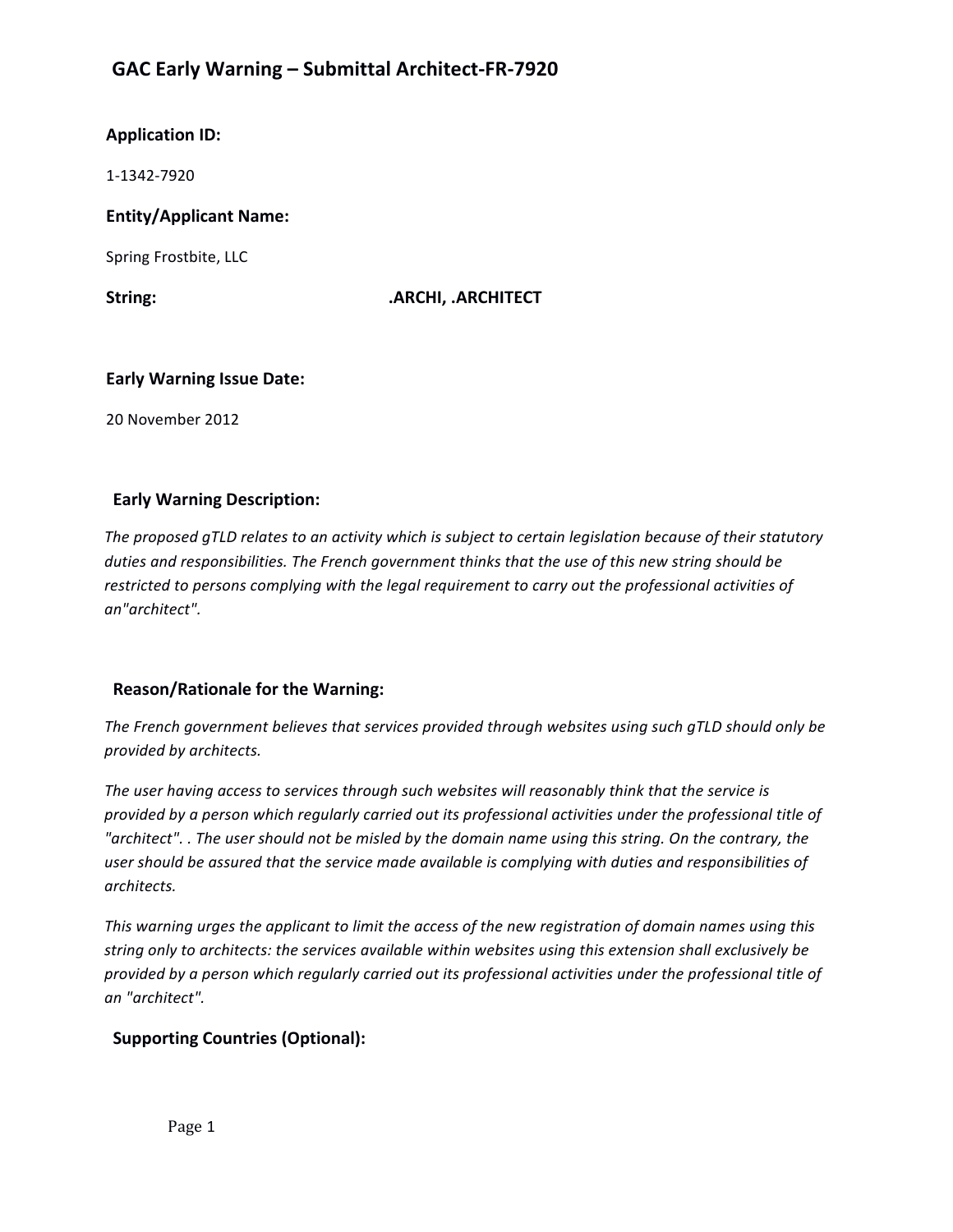# **Possible Remediation:**

#### Some examples.....

The French government requires that the registrars working with the registry operator of this new gTLD *inform* the person willing to register a domain name with such an extension on the duties and responsibilities of an architect.

The French government calls for a provision on legal obligations under the activity of an architect in the *registration agreement.*

More support from "X" country necessary

Strongly recommend withdrawal

**Further Notes from GAC (Optional):** 

# **Instructions for Applicant**

# **ICANN** strongly encourages that the applicant work with relevant parties as soon as possible to address the concern voiced in the GAC Early Warning.

Upon receipt of this GAC Early Warning, the applicant has 21 calendar days to inform the GAC and ICANN, through the TLD Application System (TAS), of its decision to either withdraw or continue with the application. If the applicant does not notify the GAC and ICANN within 21 days of receiving the GAC Early Warning of its decision. The application will not move forward with the evaluation process.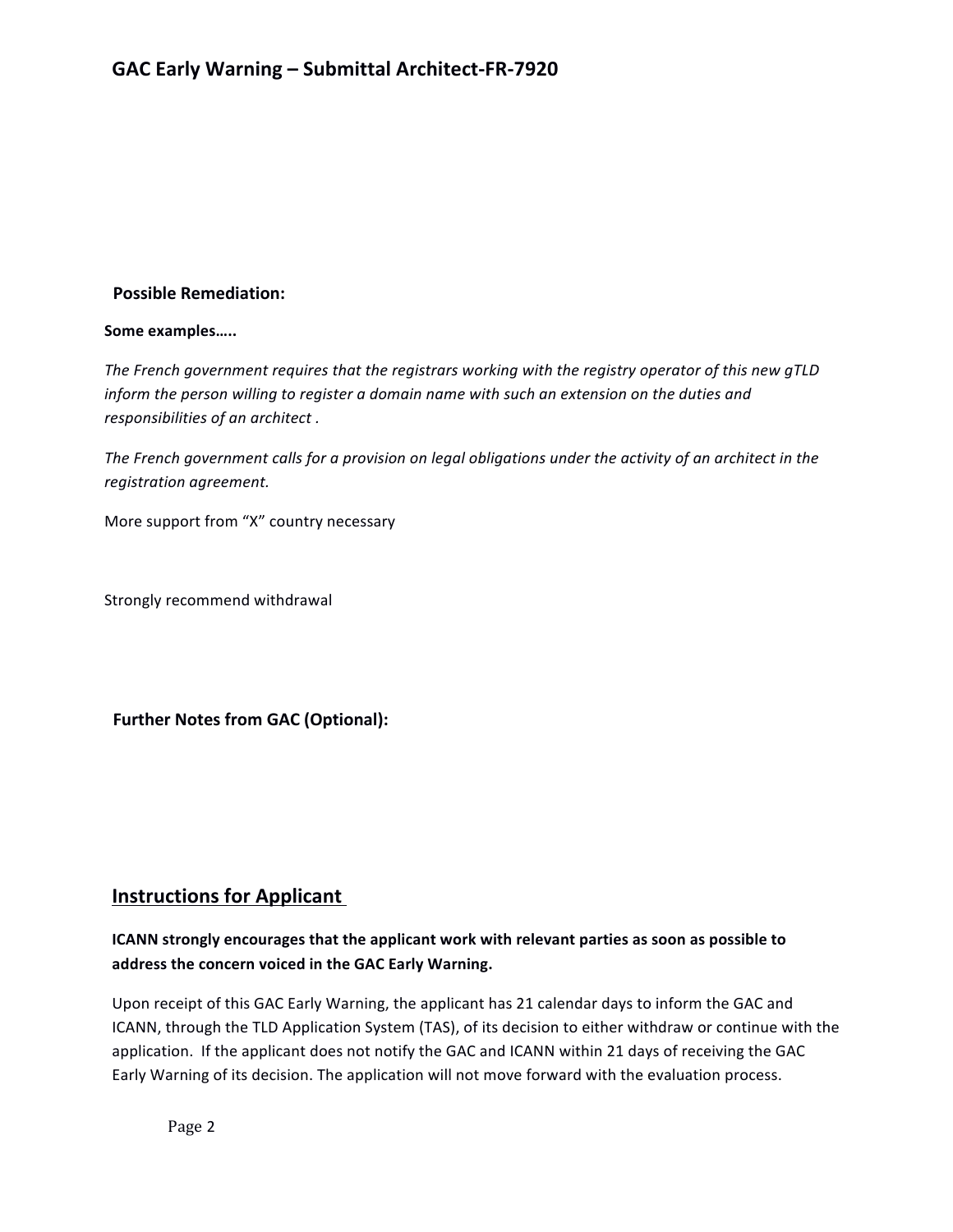### **Asking questions about your GAC EW**

If you have questions or need clarification about your GAC Early Warning, please contact {*TBD*}. As highlighted above, ICANN strong encourages applicant's to contact {TBD} as soon as practical to ensure you are able to move to the next steps within the 21 day allotted time period.

#### **Continuing with your application**

If the applicant chooses to continue then they must complete the "Applicant's Response" section below notifying the GAC of intended actions, including the expected completion date, and remit their response to {need to define where this will be sent} within 21 days. Separately, the applicant must indicate in TAS its intention to continue with their application.

To complete these tasks the applicant must perform the following steps:

- 1. Log into TAS
- 2. Open the GAC Early Warning task
- 3. Click on the "Continue" button
- 4. Separately, submit the GAC EW with the completed "Applicant Response" section to {TBD }

#### **Withdrawing your application**

Applicants choosing to withdraw must notify ICANN and the GAC within the 21-day window to be eligible for a refund of 80% of the evaluation fee (USD 148,000).

To receive the 80% refund, within 21-days the applicant must perform the following steps:

- 1. Log into TAS
- 2. Open the GAC Early Warning task
- 3. Click on the "Withdraw" button

# For questions please contact: gacearlywarning@gac.icann.org

# **Applicant Response:**

Page 3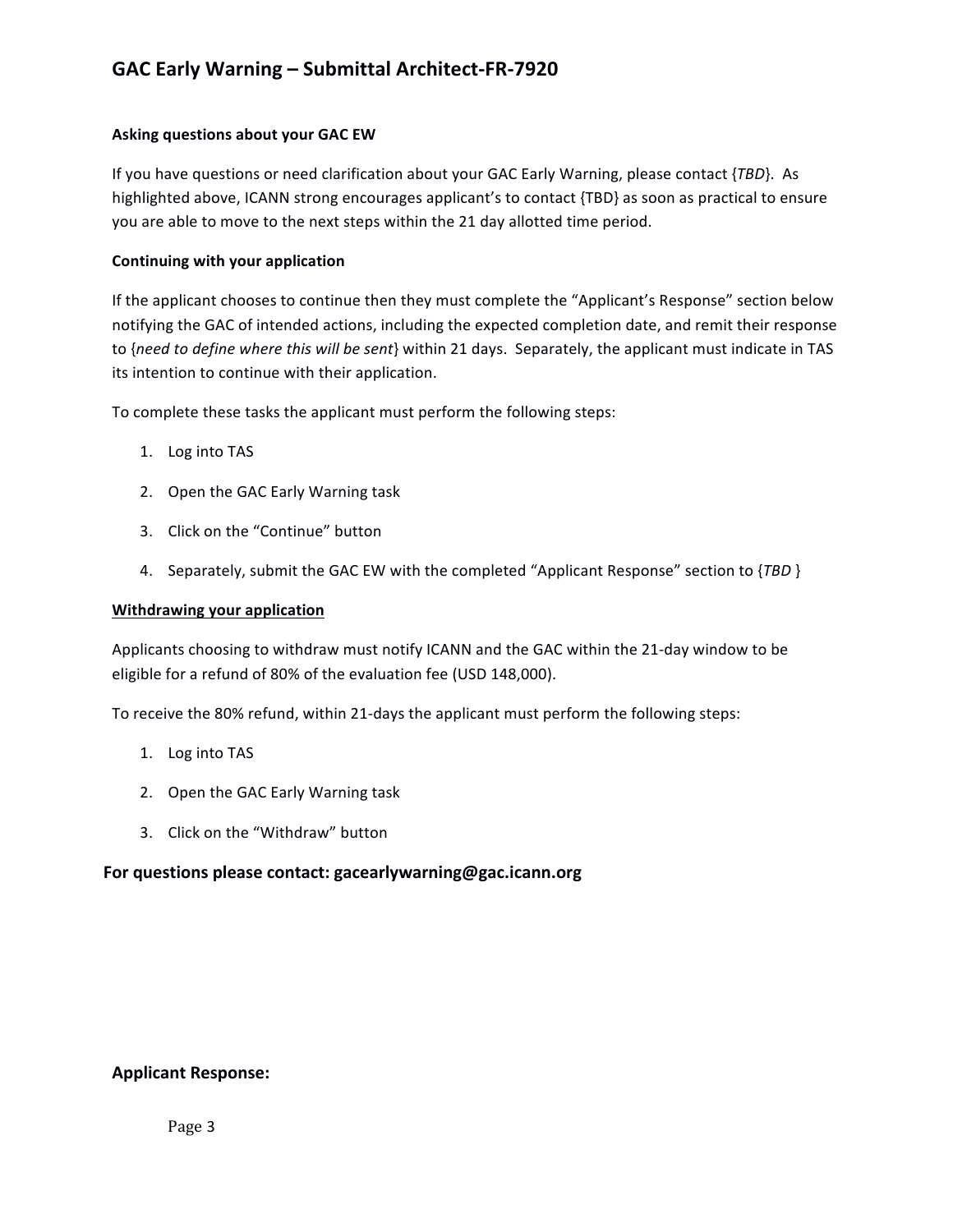# **Applicant Decision**

Top of Form

**Application**